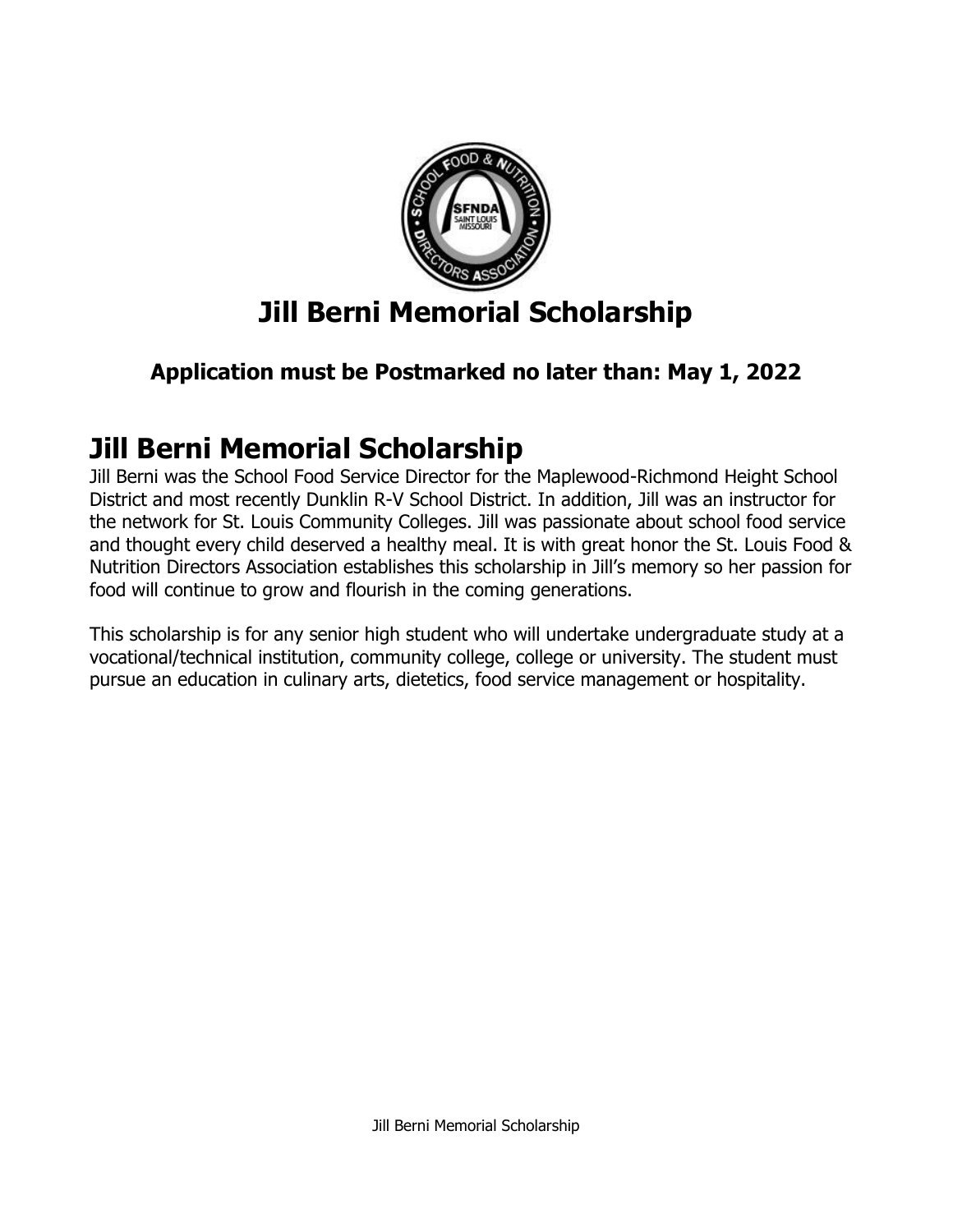# **Contents**

| <b>Application Instructions</b>      | 2 pages |
|--------------------------------------|---------|
| <b>Eligibility Requirements</b>      |         |
| <b>Selection Criteria</b>            |         |
| Award Information                    |         |
| <b>Award Notification</b>            |         |
| <b>Application Preparation</b>       |         |
| <b>Postmark Deadline</b>             |         |
| <b>Application</b>                   | 4 Pages |
| <b>Academic Recommendation Forms</b> | 4 pages |

### **2021-2022 Jill Berni Memorial Scholarship**

St. Louis Food & Nutrition Directors Association

**C/O Ruth M. Mason, Director of Cafeterias Waterloo Community Unit School District No. 5 200 N Rogers Street Waterloo, Illinois 62298**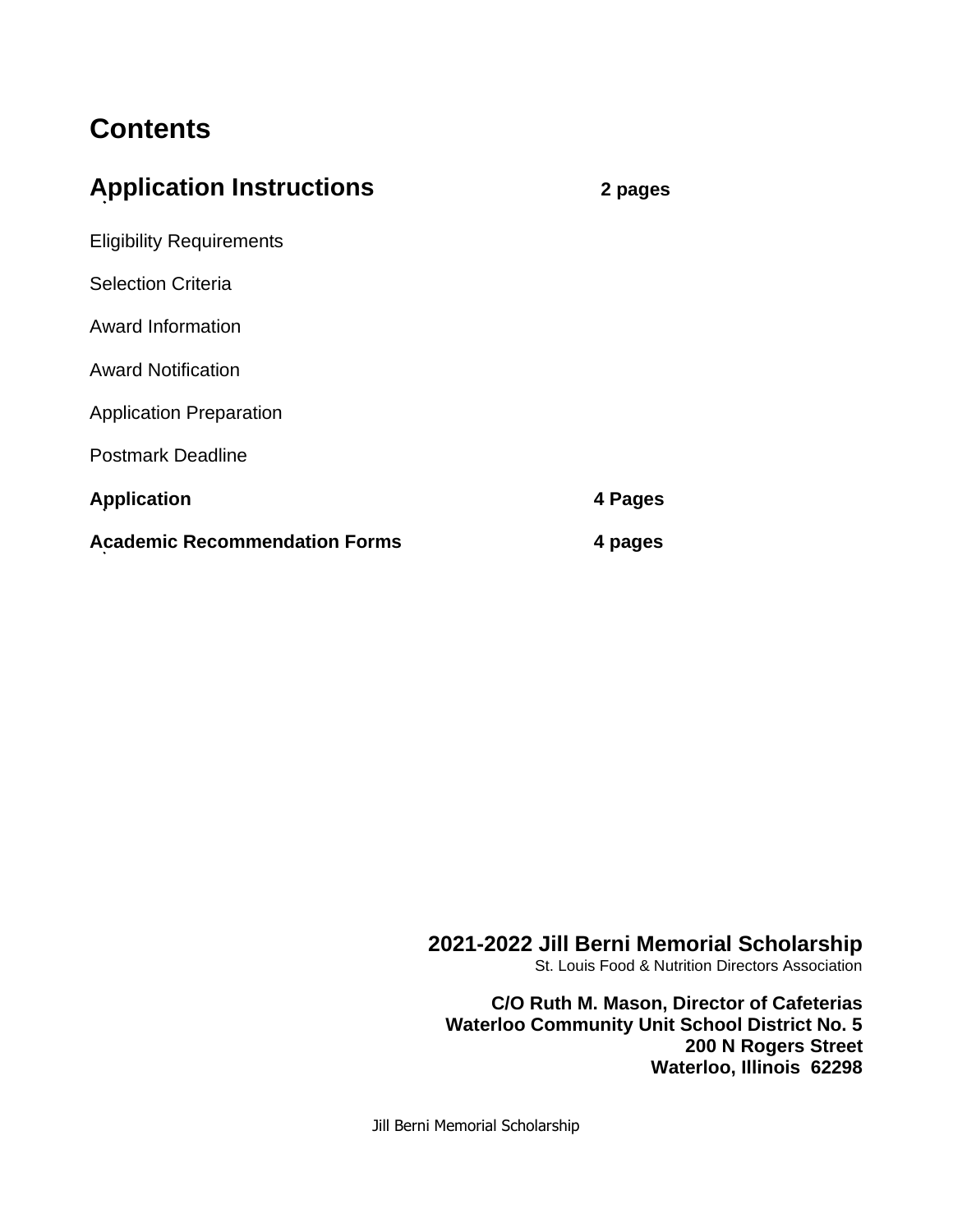# **Application Instructions**

**Important Note – Read and follow all of these instructions carefully. Applications that do not comply with these instructions may be disqualified.**

**Postmarked by: May 1, 2022**

# **ELIGIBILITY REQUIREMENTS**

- The applicant must demonstrate an interest in obtaining an education in culinary arts, dietetics, food service management or hospitality.
- The applicant must be accepted, at a vocational/technical institution, community college, four-year college or university that **offers a program in culinary arts, dietetics, food service management or hospitality.**
- A letter of acceptance must be provided with the application. If the applicant has been accepted to multiple institutions, send the letter from the institution that the applicant is most likely to attend.
- Applicant should have a satisfactory academic record, and must submit a current official transcript from the most recently attended high school indicating a cumulative grade point average.
- All portions of the application must be completed and submitted. It is the responsibility of the applicant to ensure that all portions of the application are received by the deadline. *Applications received after the deadline will not be considered.*

# **SELECTION CRITERIA**

Applicants are evaluated on the following criteria:

- Financial need (for educational purposes)
- Career goals
- Academic achievement
- Recommendations

# **AWARD INFORMATION**

- Scholarship(s) up to \$2,500 will be awarded.
- Scholarships will **only** cover tuition, fees, and books.
- Applications will be reviewed and scholars selected by members of the St. Louis Food & Nutrition Directors Association Executive Board
- Scholarship checks are distributed through the St. Louis Food & Nutrition Directors Association Scholarship Fund, made payable to the scholar's school of choice in c/o the scholar, and mailed directly to the scholar's institution of higher learning.

# **AWARD NOTIFICATION**

All applicant(s) will be notified of their award status by **May 22, 2022**.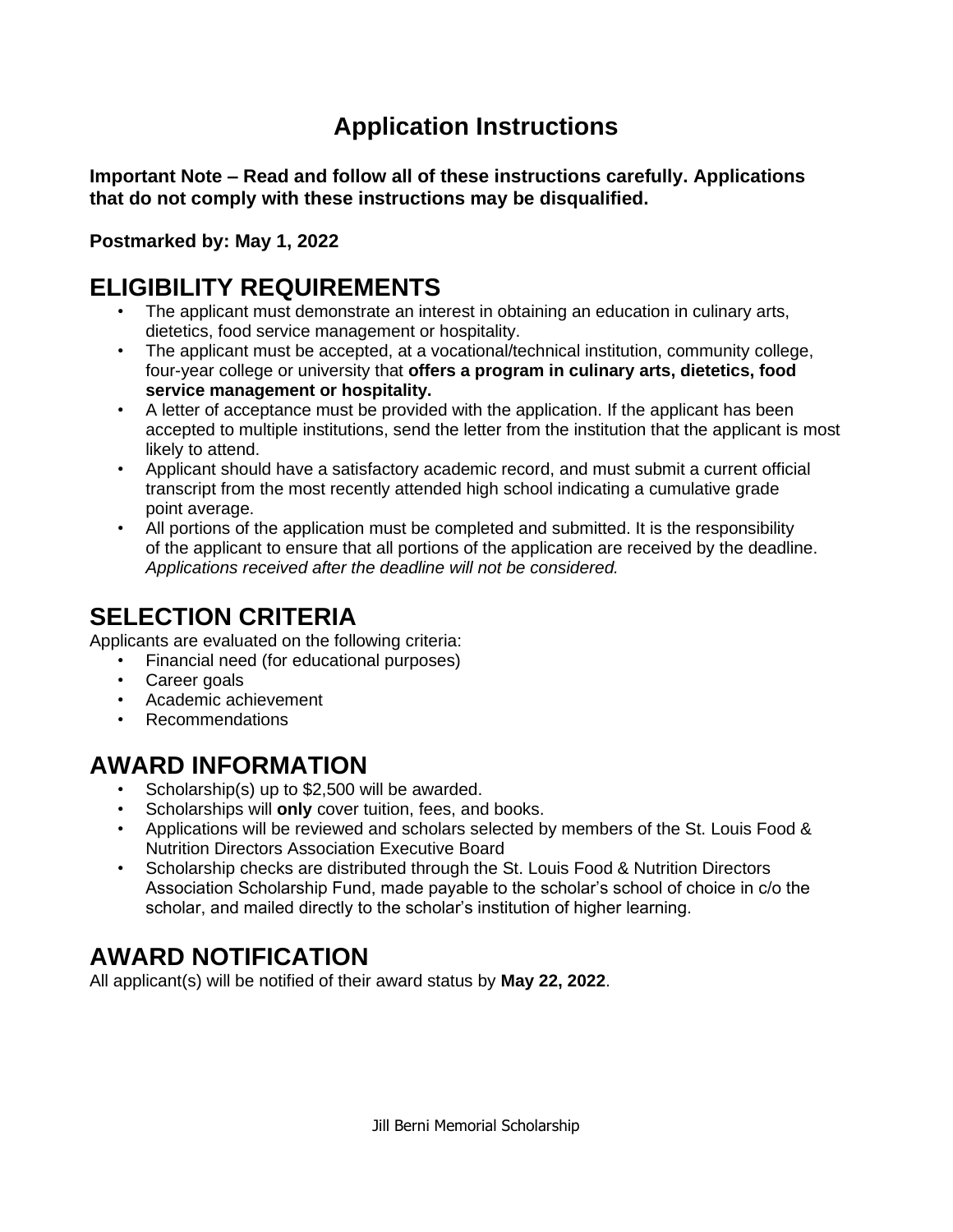## **APPLICATION PREPARATION**

- 1. **Application** (5 pages, signed on p. 5) Use a computer or typewriter to complete your form. **Handwritten applications will be disqualified.** Use Times New Roman font and the minimum character size for all responses is 11 point. All responses must be provided in black ink only. Use the official application form or a photocopy of the form. Answer **all** questions. Confine your responses to the space provided. Do not submit additional materials unless otherwise instructed; extra pages or material, such as resumes, certificates, or newspaper clippings will not be read.
- 2. **Transcript(s) and Course Requirements**  An official transcript from *all* institutions you have attended is required. Transcripts must include a cumulative GPA. If your transcript does not show a cumulative GPA, request that a school official confirm the information on school letterhead with his or her signature.
	- If coursework and grades from a previously attended institution are included on your current institution transcript, you do not need to submit a separate transcript from the previous institution.
	- Additionally, a copy of the course requirements of the culinary, dietetics, food service management or hospitality program you are pursuing is required.
- 3. **Recommendations**  Two recommendation forms are included with this application packet and must be returned with your application. The Academic Recommendation must be completed by an instructor and advisor who are familiar with your academic work. Allow your recommender at least two weeks to complete your recommendation. Each recommendation should be sealed in an envelope with the recommender's signature written across the seal and returned directly to the applicant for inclusion in the application. **Note: Applications with fewer than 2 recommendations will not be considered.**

All selection decisions are final and are not subject to appeal. Applications and support papers become the sole property of the St. Louis Food & Nutrition Directors Association and will not be returned.

## **POSTMARK DEADLINE**

All materials must be **postmarked** in one package by **May 1, 2022**. Applications received in full or part after the deadline may not be considered.

Mail to:

**Ruth M. Mason – Director of Cafeterias Waterloo Community Unit School District No. 5 200 N Rogers Street Waterloo, Illinois 62298**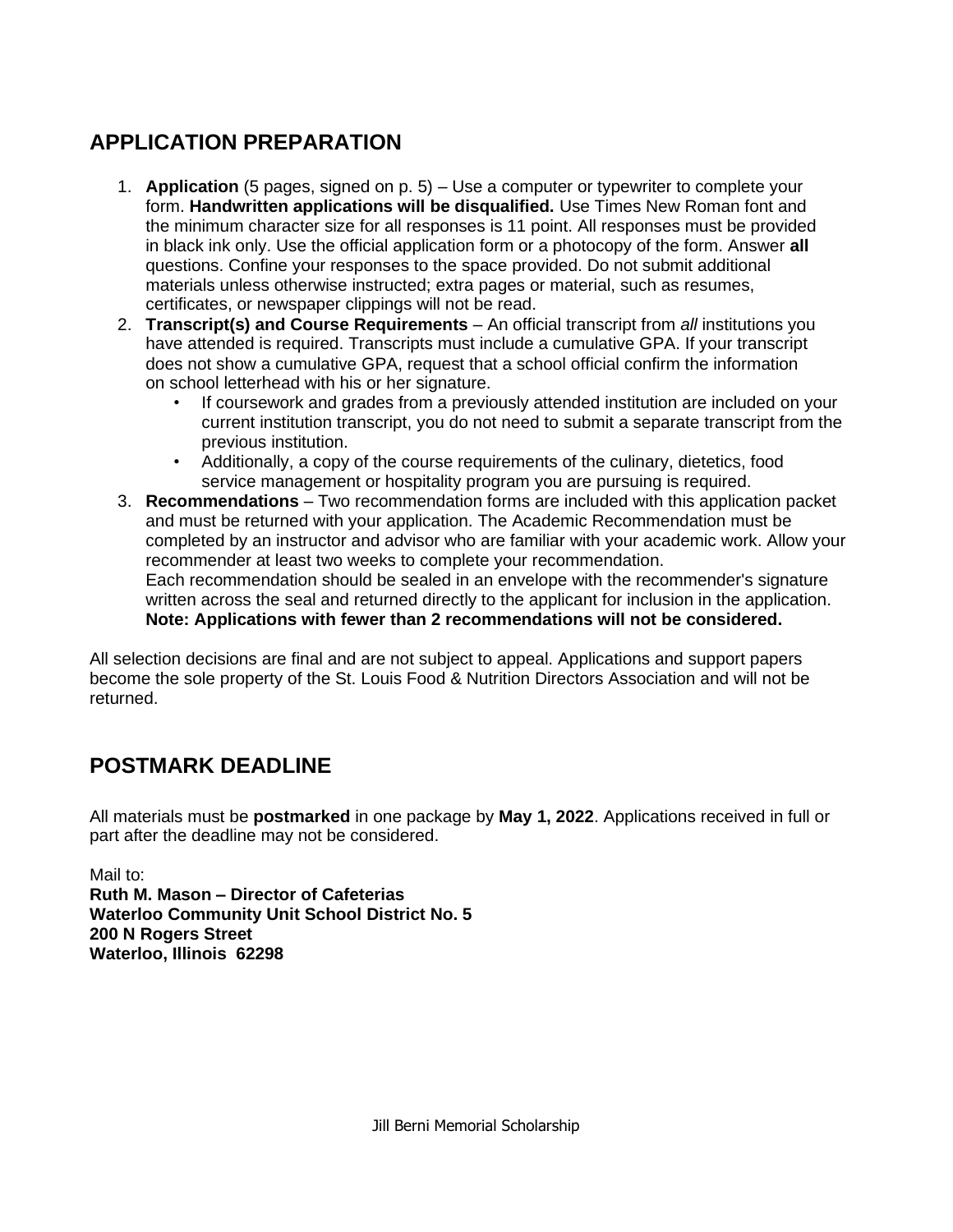# **APPLICATION**

# **Personal Information MUST BE POSTMARKED NO LATER THAN: May 1, 2022**

| Last                     | First                                                                                                                 | <b>Middle Initial</b>                                                                                                                                                                                                                                                                                                                               |
|--------------------------|-----------------------------------------------------------------------------------------------------------------------|-----------------------------------------------------------------------------------------------------------------------------------------------------------------------------------------------------------------------------------------------------------------------------------------------------------------------------------------------------|
|                          |                                                                                                                       |                                                                                                                                                                                                                                                                                                                                                     |
|                          |                                                                                                                       |                                                                                                                                                                                                                                                                                                                                                     |
|                          |                                                                                                                       |                                                                                                                                                                                                                                                                                                                                                     |
|                          |                                                                                                                       |                                                                                                                                                                                                                                                                                                                                                     |
|                          |                                                                                                                       |                                                                                                                                                                                                                                                                                                                                                     |
| <b>Award Information</b> |                                                                                                                       |                                                                                                                                                                                                                                                                                                                                                     |
| <b>Program Costs</b>     |                                                                                                                       |                                                                                                                                                                                                                                                                                                                                                     |
| <b>Amount Requested</b>  |                                                                                                                       |                                                                                                                                                                                                                                                                                                                                                     |
|                          | \$_________________________ Please note that the amount requested cannot exceed \$2500                                |                                                                                                                                                                                                                                                                                                                                                     |
|                          | Additional Scholarships awarded, indicate the following.                                                              |                                                                                                                                                                                                                                                                                                                                                     |
|                          | Name of Scholarship Year of Awarded Amount Awarded                                                                    |                                                                                                                                                                                                                                                                                                                                                     |
|                          | <u> 1999 - Johann Barn, mars and de Branch Barn, mars and de Branch Barn, mars and de Branch Barn, mars and de Br</u> | $\frac{1}{2}$                                                                                                                                                                                                                                                                                                                                       |
|                          | <u> 1989 - Johann Barbara, martin amerikan basar dan berasal dalam basa dalam basar dalam basar dalam basa dalam</u>  | $\begin{picture}(20,10) \put(0,0){\line(1,0){10}} \put(15,0){\line(1,0){10}} \put(15,0){\line(1,0){10}} \put(15,0){\line(1,0){10}} \put(15,0){\line(1,0){10}} \put(15,0){\line(1,0){10}} \put(15,0){\line(1,0){10}} \put(15,0){\line(1,0){10}} \put(15,0){\line(1,0){10}} \put(15,0){\line(1,0){10}} \put(15,0){\line(1,0){10}} \put(15,0){\line(1$ |
|                          |                                                                                                                       |                                                                                                                                                                                                                                                                                                                                                     |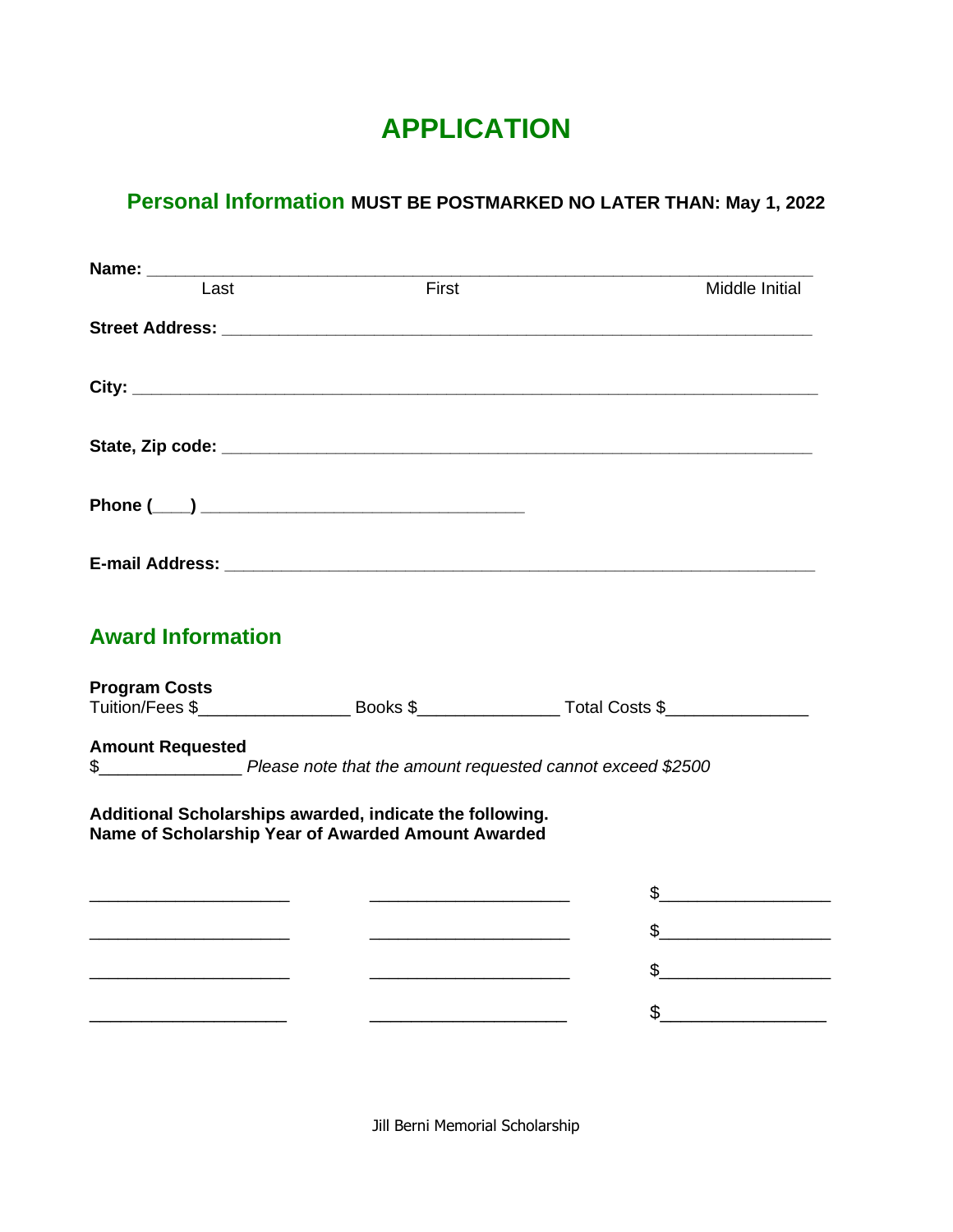### **Academic Information**

**Institution you will attend during the 2022-2023 academic year:**

|               | Degree Type: □ Bachelor □ Associate                                                                                                              | <b>Certificate</b>    |
|---------------|--------------------------------------------------------------------------------------------------------------------------------------------------|-----------------------|
|               |                                                                                                                                                  |                       |
|               | Cumulative GPA (on a 4-point scale): _________                                                                                                   |                       |
|               | Educational History: Provide the names, city, and state of High Schools you have<br>attended or are currently attending. List most recent first. |                       |
| <b>School</b> | Location (City, State) Years (from/to)                                                                                                           | <b>Cumulative GPA</b> |
|               |                                                                                                                                                  |                       |

## **School Association/Volunteer Activity Participation**

| <b>Activity</b> | Date (mm/yy) | <b>Involvement in the Activity</b> |
|-----------------|--------------|------------------------------------|
|                 |              |                                    |
|                 |              |                                    |
|                 |              |                                    |
|                 |              |                                    |
|                 |              |                                    |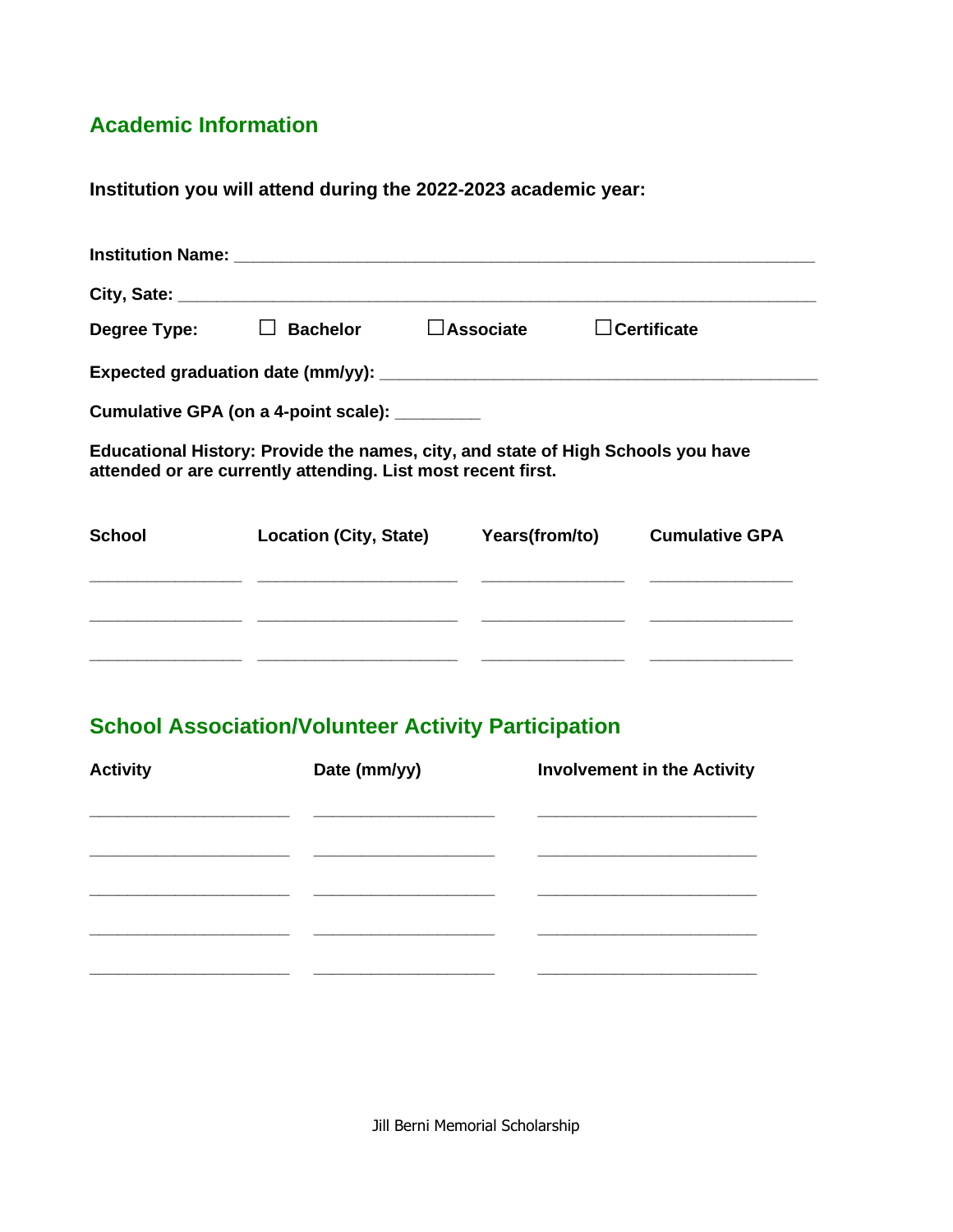#### **Essay**

Indicate your reason(s) for selecting culinary arts, dietetics, food service management or hospitality to study and what you expect to gain from continuing education, long-term professional goals/plans, and other pertinent information that you feel is important. **Responses must be no more than 1000 words, Times New Roman font, single spaced, and font size of 11 point with 1" margins. DO NOT USE ALL CAPS.** 

#### **Required Certification and Release – Applicant must read and sign below to be eligible.**

#### **Applicant Certification and Release of Information**

- I certify that all information on this application is true and complete to the best of my knowledge.
- I certify that I meet all eligibility requirements as specified in this application and the accompanying instructions.
- I acknowledge the policy of confidentiality regarding my letters of recommendation
- I hereby authorize the St. Louis Food & Nutrition Directors Association to verify correctness of statements to appraise this application.
- I hereby authorize the St. Louis Food & Nutrition Directors Association to utilize information about and from my application for public relations purposes, publicity, or other scholarship opportunities.

| <b>Applicant's signature:</b> | Date: |
|-------------------------------|-------|
|                               |       |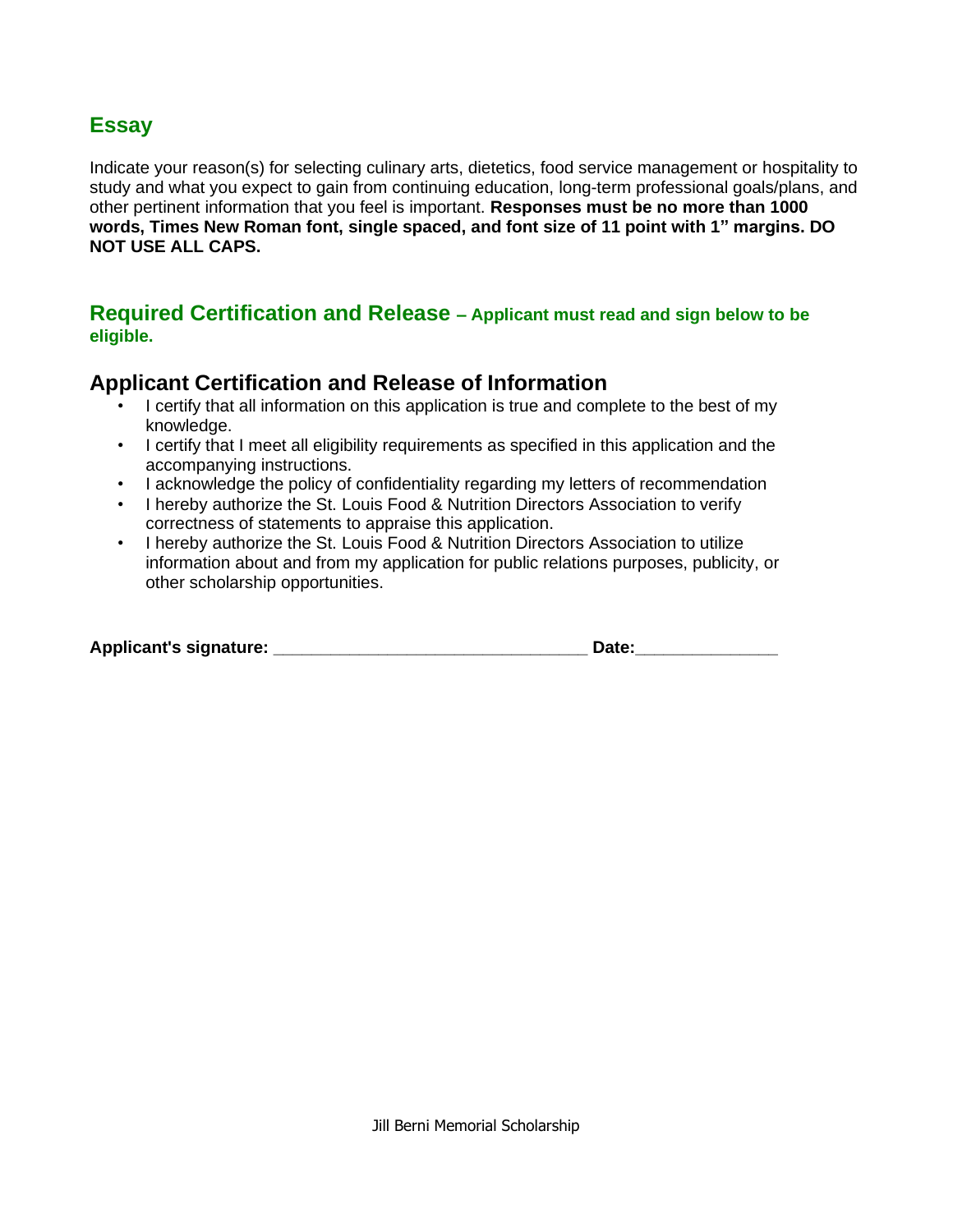## **Application Checklist**

**Do not staple, bind, or paper clip your application materials.** Application packages must be **Postmarked** no later than **May 1, 2022** and mailed to:

#### **Ruth M. Mason – Director of Cafeterias Waterloo Community Unit School District No.5 200 N Rogers Street Waterloo, Illinois 62298**

Enclose all following items in your application package. Incomplete or late applications may not be reviewed.

**□Application** – 5 pages, fully completed, typed, and signed (no extra pages or attachments unless otherwise specified).

**□Essay** – typed in black ink, Times New Roman font, minimum font size 11 point.

**□Transcript(s)** – See *Application Instructions* for details.

**□Course Requirements** – See *Application Instructions* for details

□ **2 Letters of Recommendation** – in sealed envelopes with the recommender's signature written across the seal.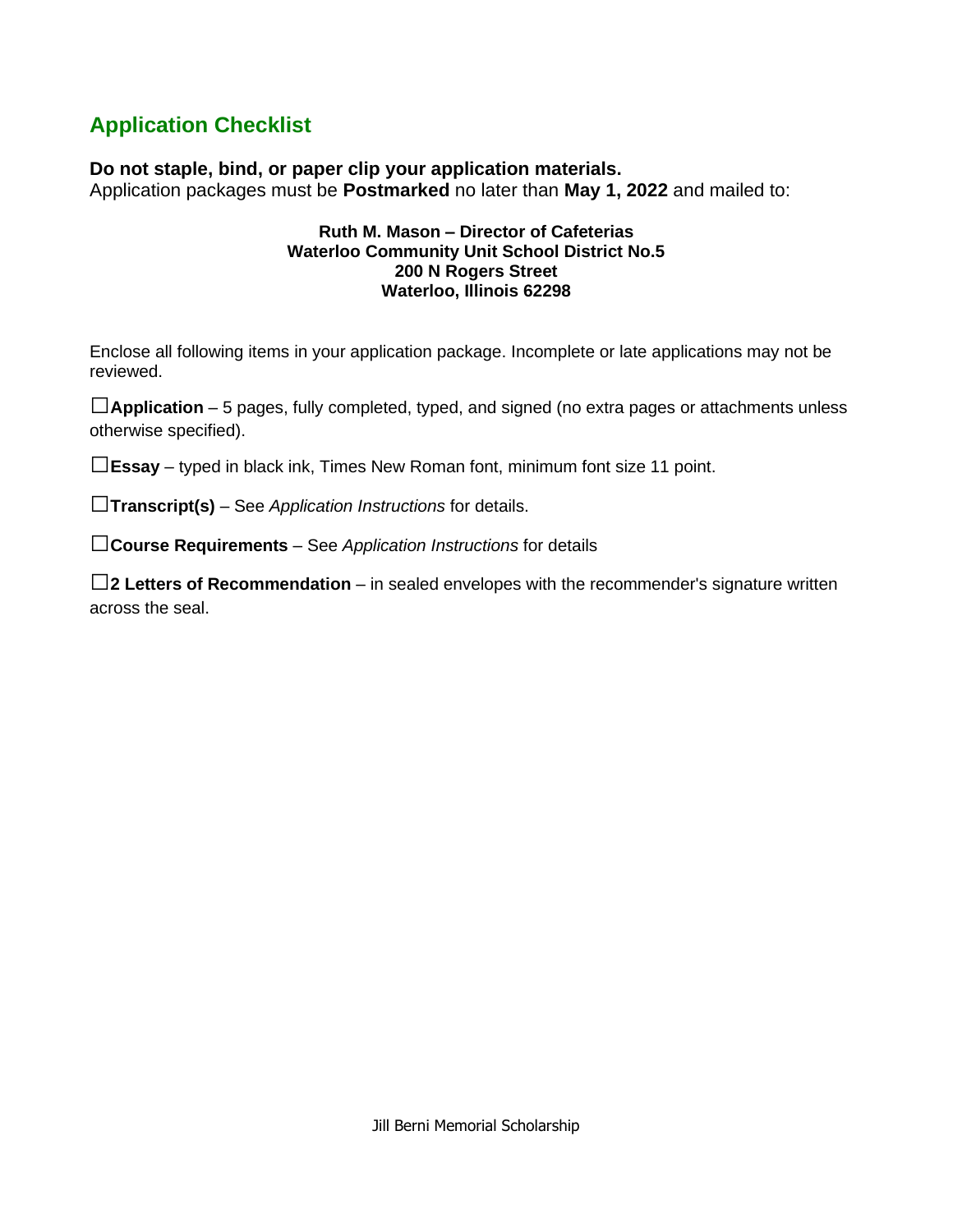#### **ACADEMIC RECOMMENDATION FORM**

#### **Instructions to Applicant**

**recommending you:**

Complete this section before giving this form to an instructor or advisor who is familiar with your academic work. Allow your recommender at least two weeks to complete this form. Your recommender should return the form to you in a sealed envelope, signed across the seal, for you to include with your application materials.

| City                                                    | <b>State</b> |       |
|---------------------------------------------------------|--------------|-------|
| High School: ________________________                   |              |       |
| Courses taken from the person recommending you, if any: |              |       |
| <b>When Taken</b>                                       |              | Grade |
|                                                         |              |       |
|                                                         |              |       |
|                                                         |              |       |
|                                                         |              |       |

**\_\_\_\_\_\_\_\_\_\_\_\_\_\_\_\_\_\_\_\_\_\_\_\_\_\_\_\_\_\_\_\_\_\_\_\_\_\_\_\_\_\_\_\_\_\_\_\_\_\_\_\_\_\_\_\_\_\_\_\_\_\_\_\_\_\_\_\_\_\_\_\_\_\_\_\_**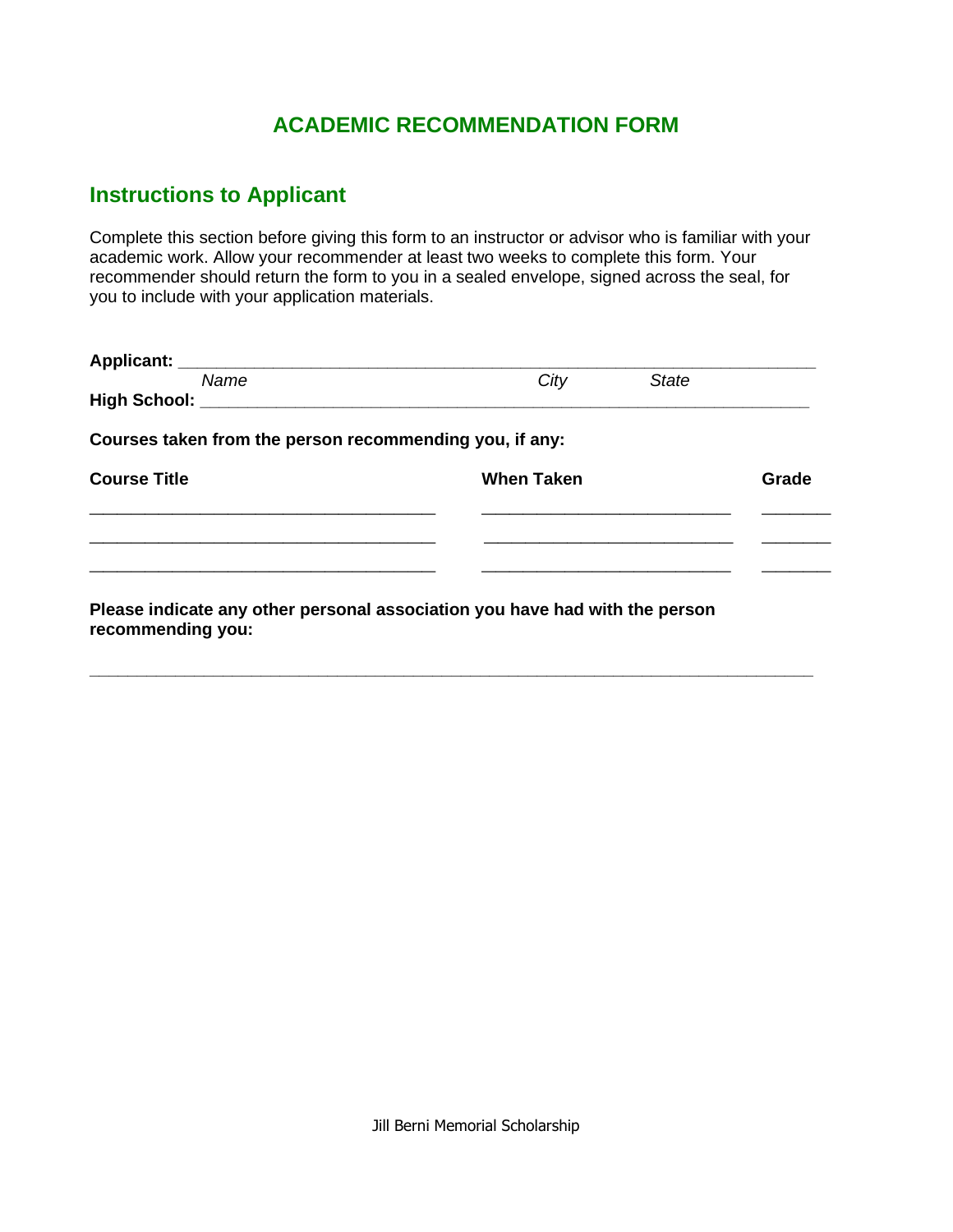#### **Instructions to Recommender**

**Please complete this form and return it to the applicant in a sealed envelope, with your signature across the seal. The applicant must submit your recommendation as part of his/her completed application materials by the Postmarked deadline May 1, 2022.** If you do not know the applicant well or are unable to make a judgment in a particular category, please indicate this. Such frankness will not prejudice the candidate's application for funding.

| How long have you known the applicant? |  |
|----------------------------------------|--|
|----------------------------------------|--|

**In what capacity? \_\_\_\_\_\_\_\_\_\_\_\_\_\_\_\_\_\_\_\_\_\_\_\_\_\_\_\_\_\_\_\_\_\_\_\_\_\_\_\_\_\_\_\_\_\_\_\_\_\_\_\_\_\_\_\_\_\_\_\_\_** 

#### What contributions has the applicant made on campus? In the community?

Please rate the applicant compared to a representative group of students you have known during your career:

|                                | Superior<br>(Top 1%) | Outstanding<br>(Top 5%) | Excellent<br>(Top 20%) | Good<br>(Top 1/3) | Average/Poor<br>(Lower $\frac{1}{2}$ ) | Unable |
|--------------------------------|----------------------|-------------------------|------------------------|-------------------|----------------------------------------|--------|
| Intellectual ability           |                      |                         |                        |                   |                                        |        |
| Ability to work with<br>others |                      |                         |                        |                   |                                        |        |
| Leadership ability             |                      |                         |                        |                   |                                        |        |
| Initiative                     |                      |                         |                        |                   |                                        |        |
| Dependability/Maturity         |                      |                         |                        |                   |                                        |        |
| Overall potential              |                      |                         |                        |                   |                                        |        |

Many talented individuals achieve marginal academic records. In your opinion, is the applicant's

academic record an accurate index of his or her academic ability? **□**Yes **□**No **□**Do not know If your answer is no, please explain briefly on the back of this recommendation, giving consideration to the applicant's work schedule and other conflicts.

| Recommender's signature:                   | Date:                      |
|--------------------------------------------|----------------------------|
| Recommender's name (Please type or print.) |                            |
| <b>Institution:</b>                        | <b>Professional title:</b> |

### **ACADEMIC RECOMMENDATION FORM**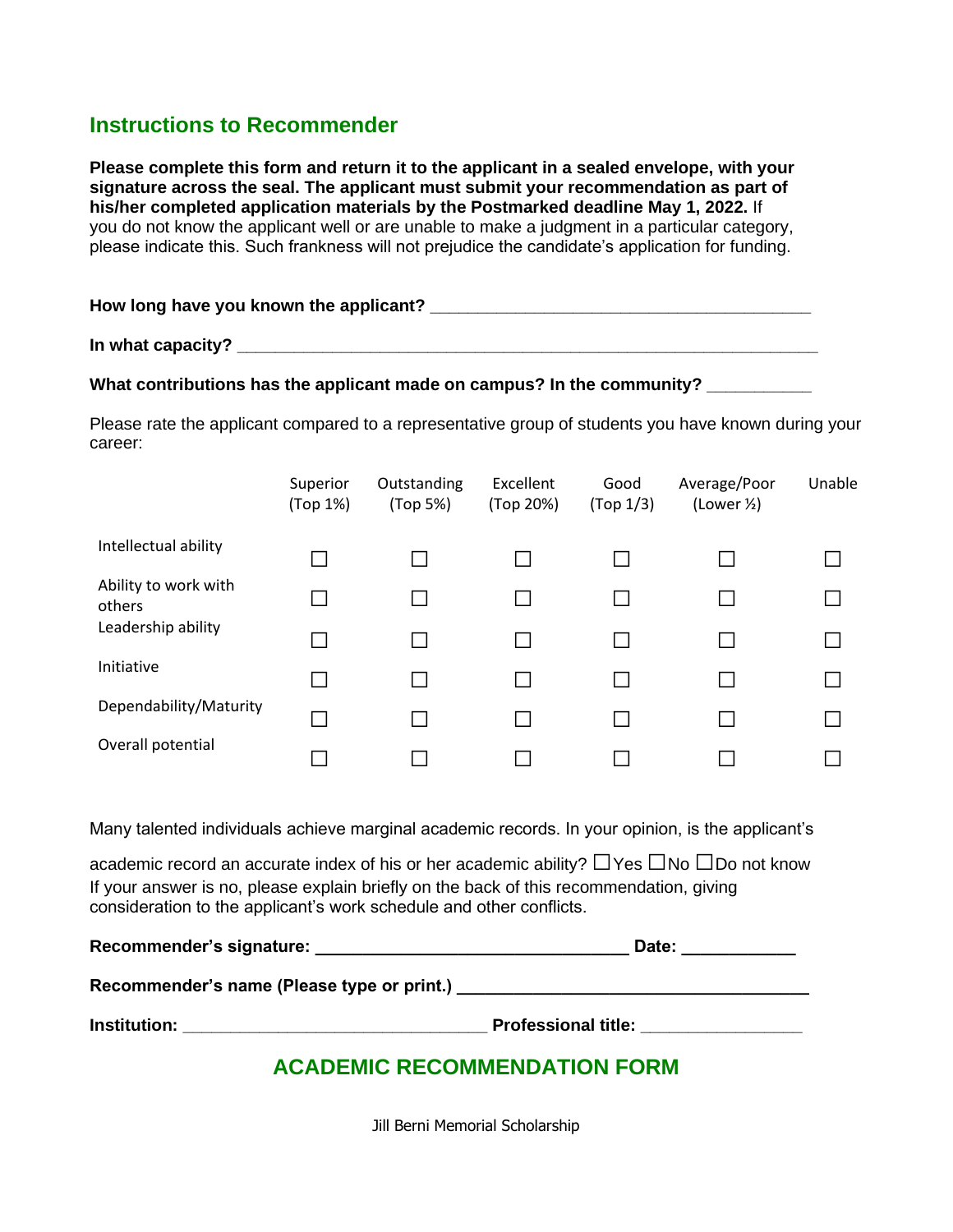### **Instructions to Applicant**

Complete this section before giving this form to an instructor or advisor who is familiar with your academic work. Allow your recommender at least two weeks to complete this form. Your recommender should return the form to you in a sealed envelope, signed across the seal, for you to include with your application materials.

| Name                                                    | City<br>State                                                               |       |
|---------------------------------------------------------|-----------------------------------------------------------------------------|-------|
|                                                         |                                                                             |       |
| Courses taken from the person recommending you, if any: |                                                                             |       |
| <b>Course Title</b>                                     | <b>When Taken</b>                                                           | Grade |
|                                                         |                                                                             |       |
|                                                         |                                                                             |       |
|                                                         |                                                                             |       |
|                                                         | Please indicate any other personal association you have had with the person |       |

**\_\_\_\_\_\_\_\_\_\_\_\_\_\_\_\_\_\_\_\_\_\_\_\_\_\_\_\_\_\_\_\_\_\_\_\_\_\_\_\_\_\_\_\_\_\_\_\_\_\_\_\_\_\_\_\_\_\_\_\_\_\_\_\_\_\_\_\_\_\_\_\_\_\_\_\_** 

**Please indicate any other personal association you have had with the person recommending you:**